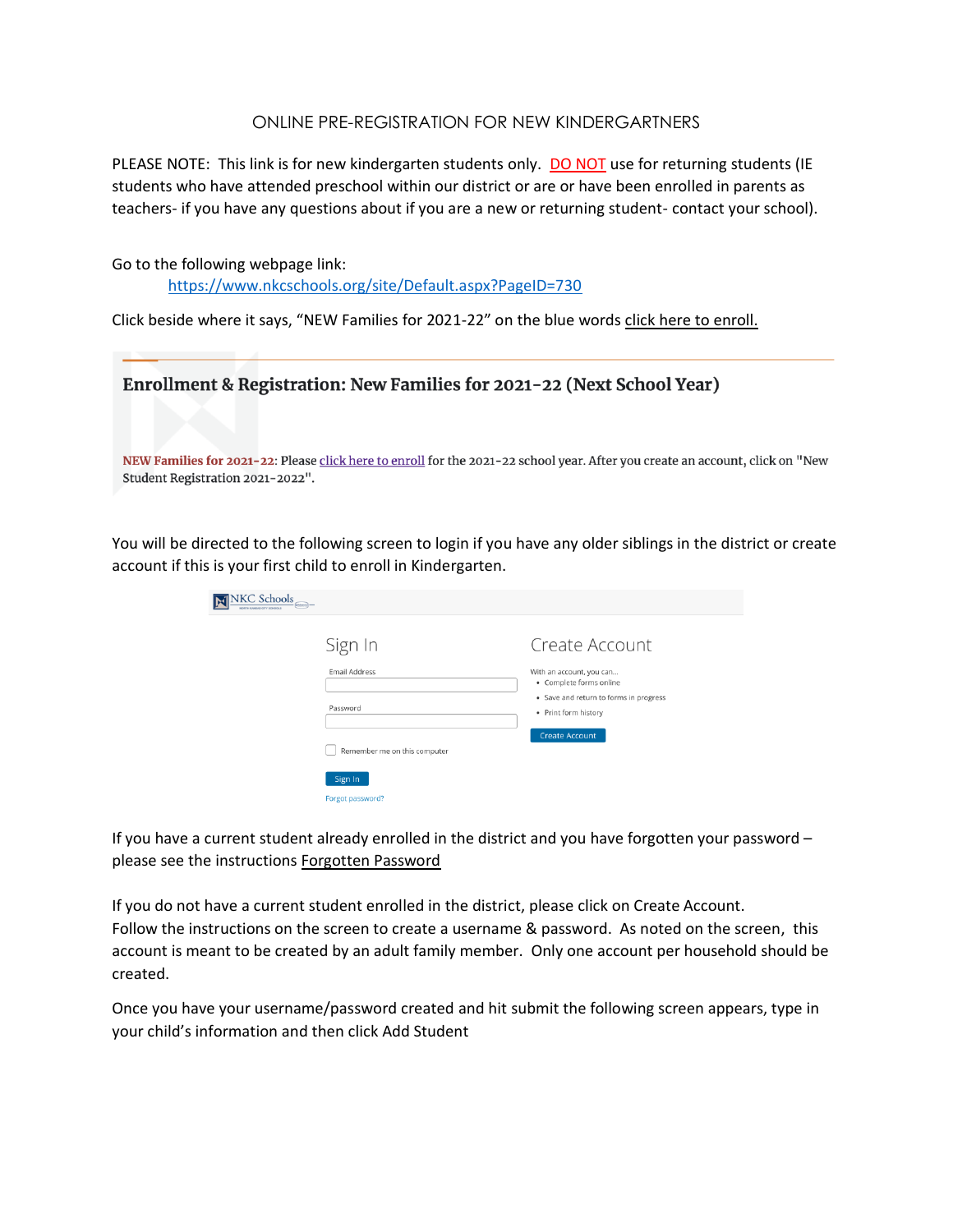| NNKC Schools<br>NORTH KNAMA GTY SOUNDS |                                        |
|----------------------------------------|----------------------------------------|
|                                        | New Student Registration 2021-2022     |
|                                        | Add Student                            |
|                                        | First Name                             |
|                                        | Last Name                              |
|                                        | Date of Birth<br>enter as "mm/dd/yyyy" |
|                                        | <b>Add Student</b>                     |

This is the screen you will see when the begin to fill out the form. As noted in red, you are registering your new kindergarten student for the 2021-2022 school year.

| NINKC Schools                         | (?)<br>Help                                                                                                                                                                                                                                              |
|---------------------------------------|----------------------------------------------------------------------------------------------------------------------------------------------------------------------------------------------------------------------------------------------------------|
| New Student Registration<br>2021-2022 | Introduction                                                                                                                                                                                                                                             |
| Introduction                          | Online New Student Registration                                                                                                                                                                                                                          |
| Form                                  | Welcome to North Kansas City School District 74 New Student Registration. Please follow the steps below to continue.                                                                                                                                     |
| Verification                          | This form is for the 2021-2022 school year ONLY. Any data submitted for another school year will be not accepted.                                                                                                                                        |
| Summary                               | Click "Next " on this page, and enter the information requested by the online forms.                                                                                                                                                                     |
|                                       | 1. Note: Required fields are marked as "Required", and North Kansas City School District 74 will receive the data exactly as<br>it is entered. Please be careful of spelling, capitalization, and punctuation.                                           |
|                                       | 2. On the "Summary" page, check your data before submitting.                                                                                                                                                                                             |
|                                       | 3. Click "Submit"!<br>On the submission confirmation page, you will have the opportunity to print out a copy of your registration to keep for<br>your records. Note: Once the form is electronically submitted, you will receive an e-mail confirmation. |
|                                       | NEW STUDENT REGISTRATION for 2021-2022                                                                                                                                                                                                                   |
|                                       | Students who have not attended a NKC School in the 2020-2021 school year                                                                                                                                                                                 |
|                                       | Student currently attending will complete on-line Registration process through the parent portal in July 2021.                                                                                                                                           |
|                                       | Previous<br><b>Next</b>                                                                                                                                                                                                                                  |

When you click next…it reiterates by asking – is this student currently enrolled at NKC School District (school year 2020-2021) – if you answer Yes (see below)

| NNKC Schools                          | ☺<br>Help                                                                                                                                                                                            |
|---------------------------------------|------------------------------------------------------------------------------------------------------------------------------------------------------------------------------------------------------|
| New Student Registration<br>2021-2022 | Form Verification                                                                                                                                                                                    |
| Introduction                          | Is this student currently enrolled at NKC School District (school year 2020-2021)? nepared<br>$\checkmark$<br>- Select -                                                                             |
| Form                                  |                                                                                                                                                                                                      |
| Verification                          |                                                                                                                                                                                                      |
| Summary                               |                                                                                                                                                                                                      |
|                                       | 0 2008-2021 PowerSchool Group LLC and/or its affiliate(s). All rights reserved. All trademarks are either owned or licensed by PowerSchool Group LLC and/or its affiliates. Legg). Version: 21.2.0.1 |
|                                       | Previous<br>Next                                                                                                                                                                                     |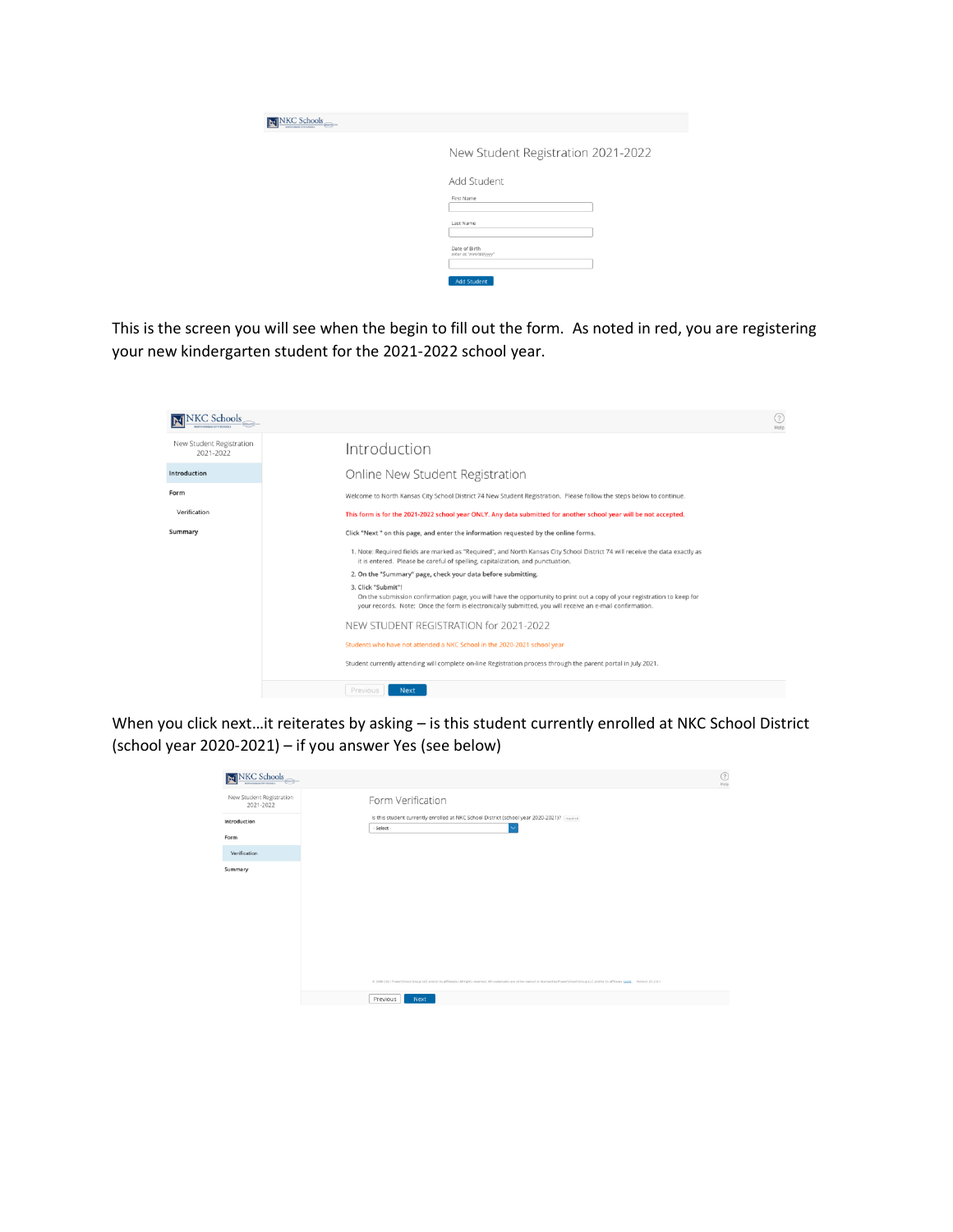| NKC Schools<br>ĪМ                     |                                                                                                                                                                                                                                | 91<br>Help |
|---------------------------------------|--------------------------------------------------------------------------------------------------------------------------------------------------------------------------------------------------------------------------------|------------|
| New Student Registration<br>2021-2022 | Form Verification                                                                                                                                                                                                              |            |
| Introduction                          | Is this student currently enrolled at NKC School District (school year 2020-2021)? required<br>Yes                                                                                                                             |            |
| Form                                  |                                                                                                                                                                                                                                |            |
| Verification                          |                                                                                                                                                                                                                                |            |
| Summary                               |                                                                                                                                                                                                                                |            |
|                                       |                                                                                                                                                                                                                                |            |
|                                       | STOP! Returning student registration is not available at this time except at Crestview & Winnwood Elementary. If your student currently attends Crestview or Winnwood Elementary contact the school your student attends if yo |            |
|                                       |                                                                                                                                                                                                                                |            |
|                                       |                                                                                                                                                                                                                                |            |
|                                       |                                                                                                                                                                                                                                |            |
|                                       |                                                                                                                                                                                                                                |            |
|                                       |                                                                                                                                                                                                                                |            |
|                                       | © 2008-2021 PowerSchool Group LLC and/or its affiliatels). All rights reserved. All trademarks are either owned or licensed by PowerSchool Group LLC and/or its affiliates. Leggl. Version: 21.2.0.1                           |            |
|                                       | Previous<br>Next                                                                                                                                                                                                               |            |

You receive a stop sign and says Returning student registration is not available except at Crestview and Winnwood. This would be where you would stop with this registration as your child is already enrolled NKC Schools. You will be doing Returning Student Registration through the Parent Portal when we open districtwide returning registration in July of 2021.

If the student is brand new and didn't attend an NKC School in 2020-2021, then you would click No.

| NNKC Schools<br>NORTH KANSAS CITY SCHOOLS | ⊙<br>Help                                                                                                                                                                                            |
|-------------------------------------------|------------------------------------------------------------------------------------------------------------------------------------------------------------------------------------------------------|
| New Student Registration<br>2021-2022     | Form Verification                                                                                                                                                                                    |
| Introduction                              | Is this student currently enrolled at NKC School District (school year 2020-2021)? [required]<br>No<br>$\checkmark$                                                                                  |
| Form                                      |                                                                                                                                                                                                      |
| Verification                              |                                                                                                                                                                                                      |
| <b>Student Demographics</b>               |                                                                                                                                                                                                      |
| <b>Additional Demographics</b>            |                                                                                                                                                                                                      |
| Family                                    |                                                                                                                                                                                                      |
| Emergency                                 |                                                                                                                                                                                                      |
| Health                                    |                                                                                                                                                                                                      |
| Agreements                                |                                                                                                                                                                                                      |
| Food and Nutrition Services               |                                                                                                                                                                                                      |
| Signature                                 | @ 2008-2021 PowerSchool Group LLC and/or its affiliate(s). All rights reserved. All trademarks are either owned or licensed by PowerSchool Group LLC and/or its affiliates, Legal. Version: 21.2.0.1 |
| Summary                                   | Previous<br>Next                                                                                                                                                                                     |

This then opens the form and allows you to continue to register your child.

You will pick Next and the Student Demographic area opens. When you get to the fields. Make sure you are choosing K as the enrolling grade, and you are choosing the school the student will attend in 2021- 2022.